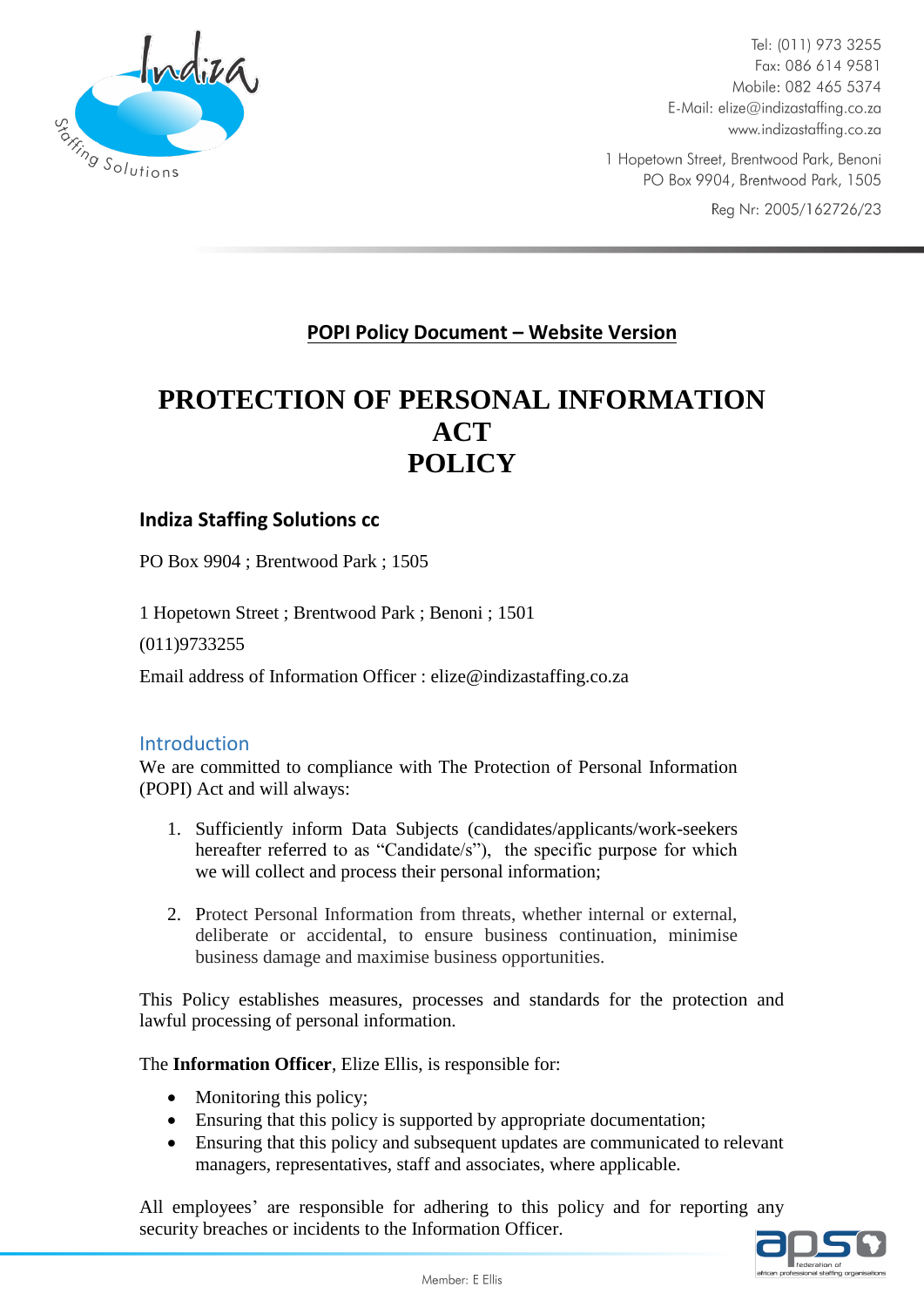IT and Off-site Data Storage Service Providers/Operators must satisfy us that they provide adequate protection of the data they hold on our behalf.

# Policy Principles Accountability for Data to be collected

 We shall take reasonable steps to safeguard all Data and Personal Information collected from Candidates for the purpose of Permanent or Temporary recruitment.

### Processing Limitation/Purpose for Data Collection

- We will collect personal information directly from candidates.
- Personal Information from Social Networks and Job-seeker portals will be collected with express consent of the Candidate/s.
- Once in our possession we will only process or further process candidate information with their consent, except where we are required to do so by law. In the latter case we will always inform the candidate.

#### Specific Purpose

 Personal information collected from candidates will be used to secure Permanent or Temporary employment on behalf of Candidates.

#### Limitation on Further Processing

 Personal information may not be further processed in a way that is incompatible with the initial purpose for which it was collected and will only be done with the express consent of the Candidate.

### Information Quality

 We shall ensure that candidate information is complete, up to date and accurate before we use it. We will request candidates, at least once annually, to update their information and confirm that we may continue to store/retain same. If we are unable to contact a candidate their information will be deleted from our records.

### Transparency/Openness

- Where personal information is collected from a source other than directly from a candidate (EG Social media, Job portals) we will make candidates aware:
	- o That their information is being collected and the specific reason;
	- o Who is collecting their information by giving them our details;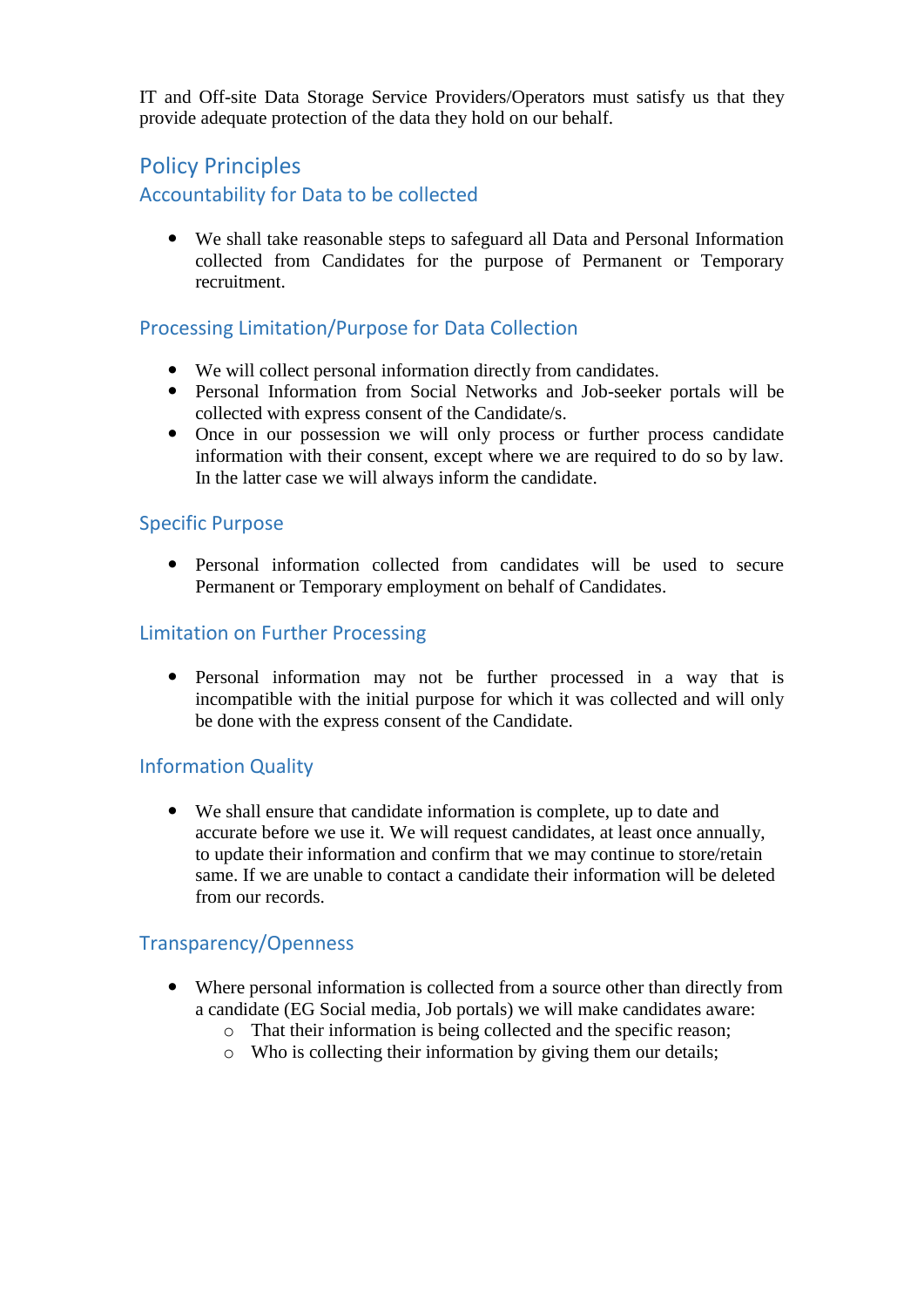### Data Security

- We will implement sufficient measures to guard against the risk of unlawful access, loss, damage or destruction of personal information that is held;
	- o Physically;
	- o in our electronic data base;
	- o by a Data Storage Service Provider;
	- o on any electronic devices (that will be Password protected).
- Data encryption of storage devices will be installed.
- We are committed to ensuring that information is only used for legitimate purposes with candidate consent and only by authorised employees of our agency.

### Participation of Individuals/Complaints

- Candidates are entitled access to, and to correct any information held by us.
- Complaints should be submitted in writing to the Information Officer for Resolution.
- Requests to Access, Correct or Delete information must be made on the attached *Annexures 1 and 2* and submitted to the Information Officer.

#### Operational Considerations **Monitoring**

#### Management and the Information Officer are responsible for ensuring adherence to Standard Operating Procedures.

All employees and individuals directly associated with recruiting activities will be trained in the regulatory requirements governing the protection of Personal Information.

We will conduct periodic reviews and audits, where appropriate, to ensure compliance with this policy and guidelines.

### Policy Compliance

Any breach of this policy could result in disciplinary action and termination of employment.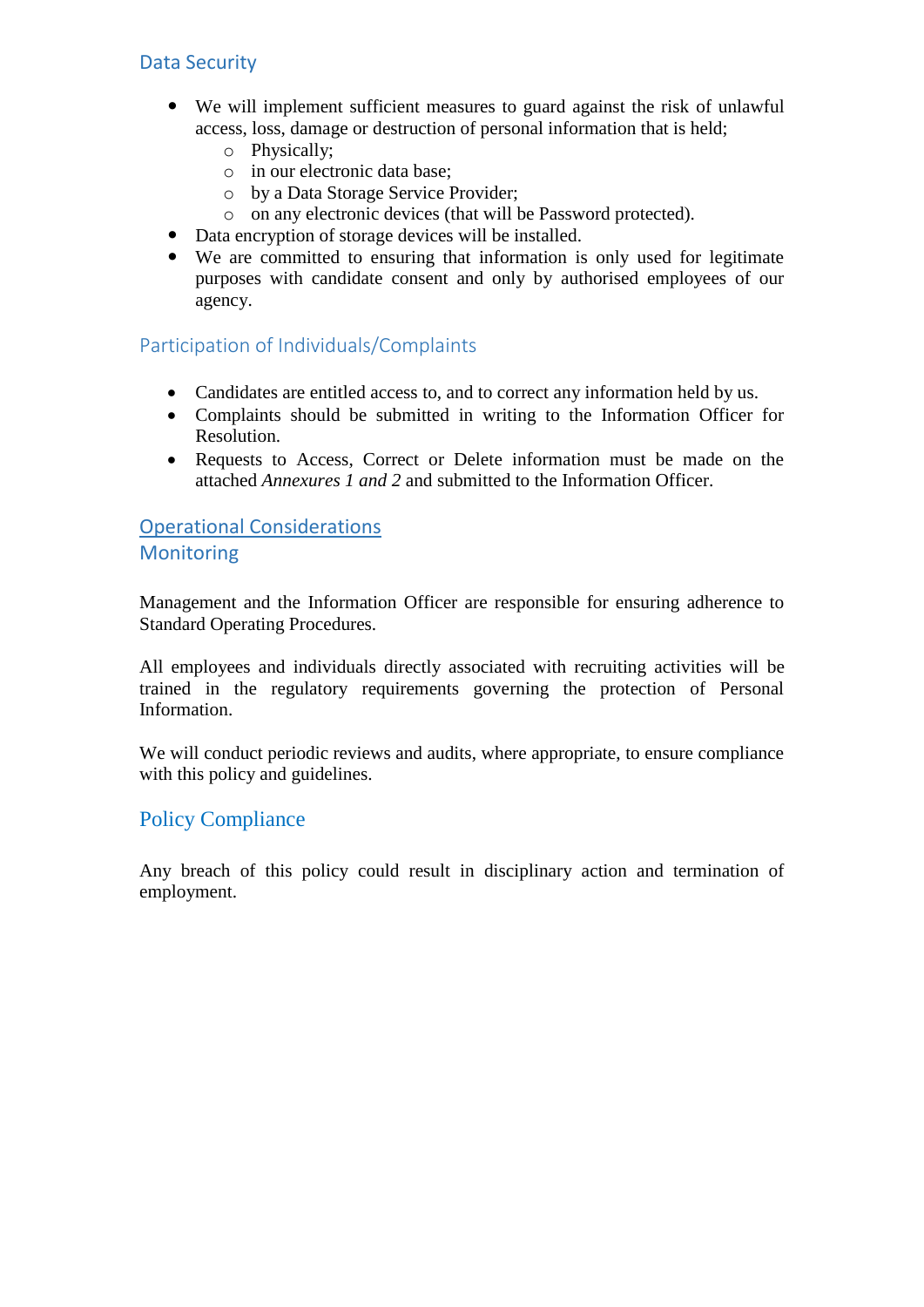#### **Annexure 1 (Web): Objection to Processing of Personal Information**

#### **OBJECTION TO THE PROCESSING OF PERSONAL INFORMATION IN TERMS OF SECTION 11(3) OF THE PROTECTION OF PERSONAL INFORMATION ACT, 2013 (ACT NO. 4 OF 2013) REGULATIONS RELATING TO THE PROTECTION OF PERSONAL INFORMATION, 2018 [Regulation 2]**

Notes:

*1. Affidavits or other documentary evidence in support of the objection may be attached. 2. If the space provided for in this Form is inadequate, submit information as an Annexure to this Form and sign each page. 3. Complete as is applicable.* 

#### **DETAILS OF DATA SUBJECT**

Name(s) and surname of data subject: Unique Identifier/ Identity Number Residential, postal or business address: Contact number(s): E-mail address:

#### **DETAILS OF RESPONSIBLE PARTY**

Name /Registered name of responsible party: Residential, postal or business address: Contact number(s): E-mail address:

#### **REASONS FOR OBJECTION IN TERMS OF SECTION 11(1)(d) to (f)**

Please provide detailed reasons for the objection below:

Signed at .......................................... this ...................... day of ...........................20………...

............................................................ Signature of data subject/designated person